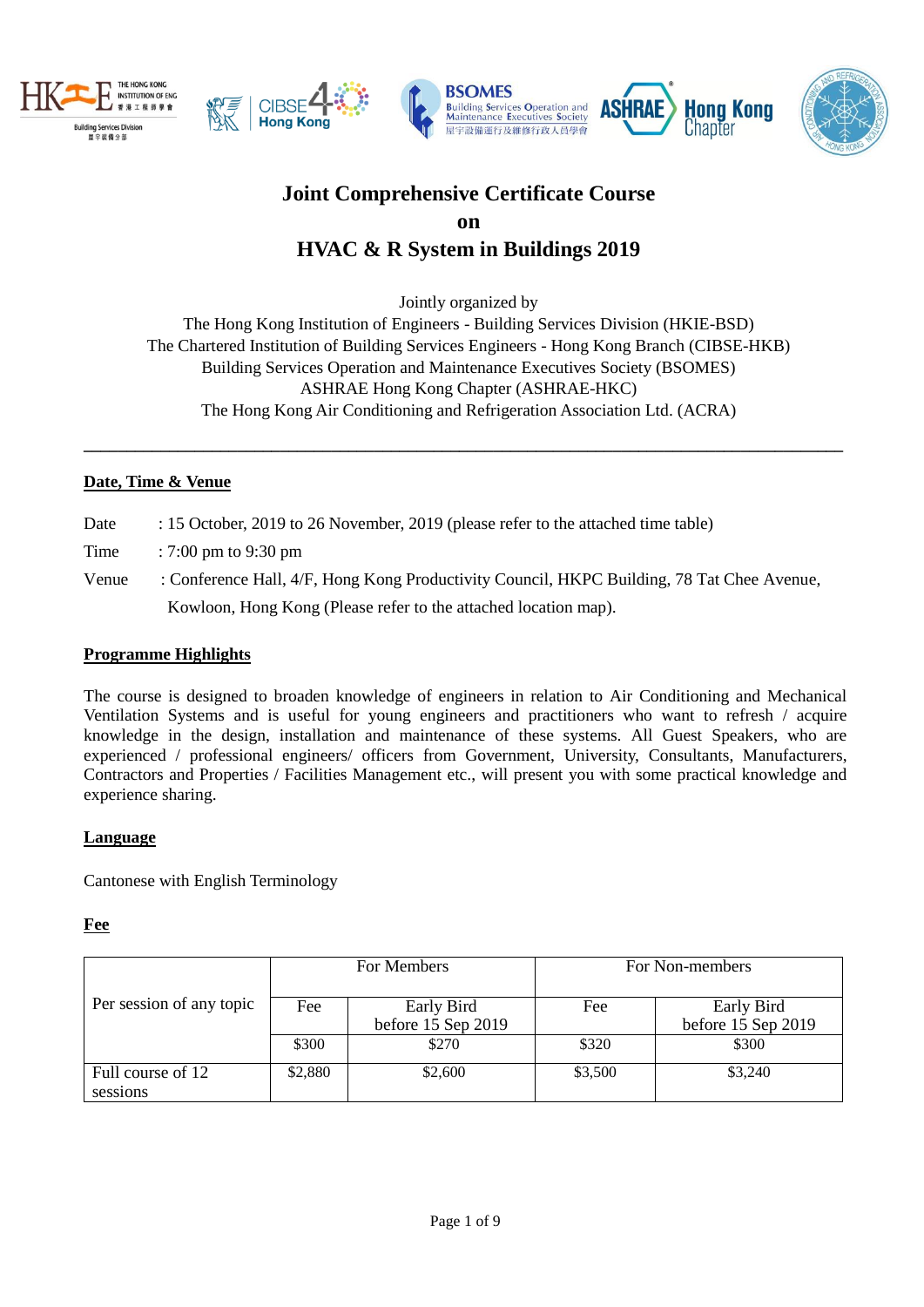









## **Certificate**

A full course certificate will be issued to those who have applied for full course with attendance at least 10 full sessions.

### **Registration**

Please register online through this following link: <https://forms.gle/zEdNthaAoutdC26TA> or the QR code beside.

Registration/enrollment will be on a first-come-first-served basis (*priority will be given to members of the Organizing Committees.*)



Hona Kona

Chanter

#### **Payment Method**

After online registration, please make the cheque payable to **"The Hong Kong Air Conditioning and Refrigeration Association Limited"** plus a self-addressed stamped envelope and Attention to "**Ms. Aris Chiu (JCCC-AC 2019)"** to the following address:

**"The Hong Kong Air Conditioning and Refrigeration Association Ltd., Room 1801, Tung Wai Commercial Building, 109-111 Gloucester Road, Wanchai, Hong Kong."** 

*Please state the applicant's name with contact phone no. and mark "JCCC-AC 2019" at the back of the cheque.*

#### **Remarks**

- 1) The early bird registration is subject to the receiving date of cheque with full payment registered.
- 2) The official receipt and admission ticket will be issued and e-mailed to you within 10 working days once the cheque is received. Please bring along with the Admission Ticket for each corresponding session.
- 3) Registration fee(s) being paid is not refundable and not transferable.
- 4) No CPD certificate will be awarded to individuals who arrive at venue after 7:30pm (more than half hour late) or leave earlier than 9:00pm (more than half hour early).
- 5) If the Typhoon Signal No. 8 or above / Black Rainstorm Warning is in force during class, or Typhoon Signal No. 8 or above is hoisted within 2 hours before the class commences, any class already in progress will be dismissed immediately and imminent classes will be cancelled. As such, a make-up class will be arranged.
- 6) The organizer reserves the right to amend the terms and conditions without prior notice.
- 7) In case of any disputes, the decisions of the organizer shall be final and conclusive.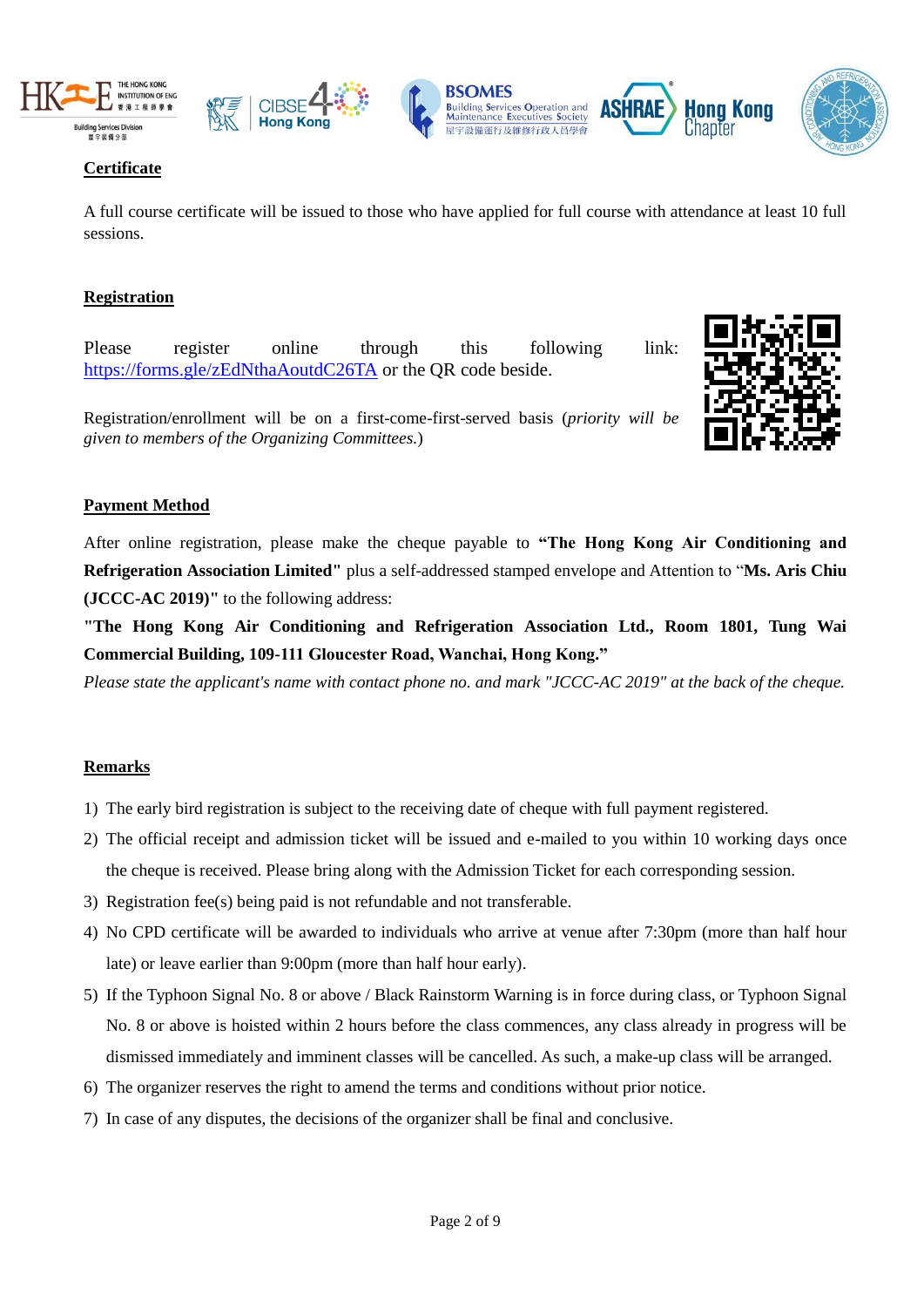







#### **Enquiries**

Please contact ACRA: Ms Alice Cheung at Tel: 6316 0108 or e-mail: [jccc2019hvac@gm](mailto:info@acra.org.hk)ail.com

#### **Organizing Committee Members:**

| <b>BSOMES</b>     | $\ddot{\phantom{0}}$        | Ir Timothy Chu, Ir Chris Ting, Ir Philip Pih, Ir Wommy Wong, Ir Candy Leung,<br>Ms Athena Chan |
|-------------------|-----------------------------|------------------------------------------------------------------------------------------------|
| <b>HKIE-BSD</b>   | $\mathbb{Z}^{\mathbb{Z}}$   | Ir K F Yee, Ir Dr Vincent Cheng, Ir Sr Jonathan Lee, Dr Ernest Tsang, Ms Grace Luk             |
| <b>CIBSE-HKB</b>  | $\mathcal{I}^{\mathcal{I}}$ | Ir Alvin Lo, Ir Gary Chiang                                                                    |
| <b>ASHRAE-HKC</b> | $\ddot{\phantom{a}}$        | Dr C S Wong, Mr. Jacky Ng, Mr. Jason Kwok, Mr. Taylor Chow                                     |
| <b>ACRA</b>       | ÷                           | Mr Albert Lo, Ir Antonio Chan, Mr T S Tsang, Mr Jacky Ip                                       |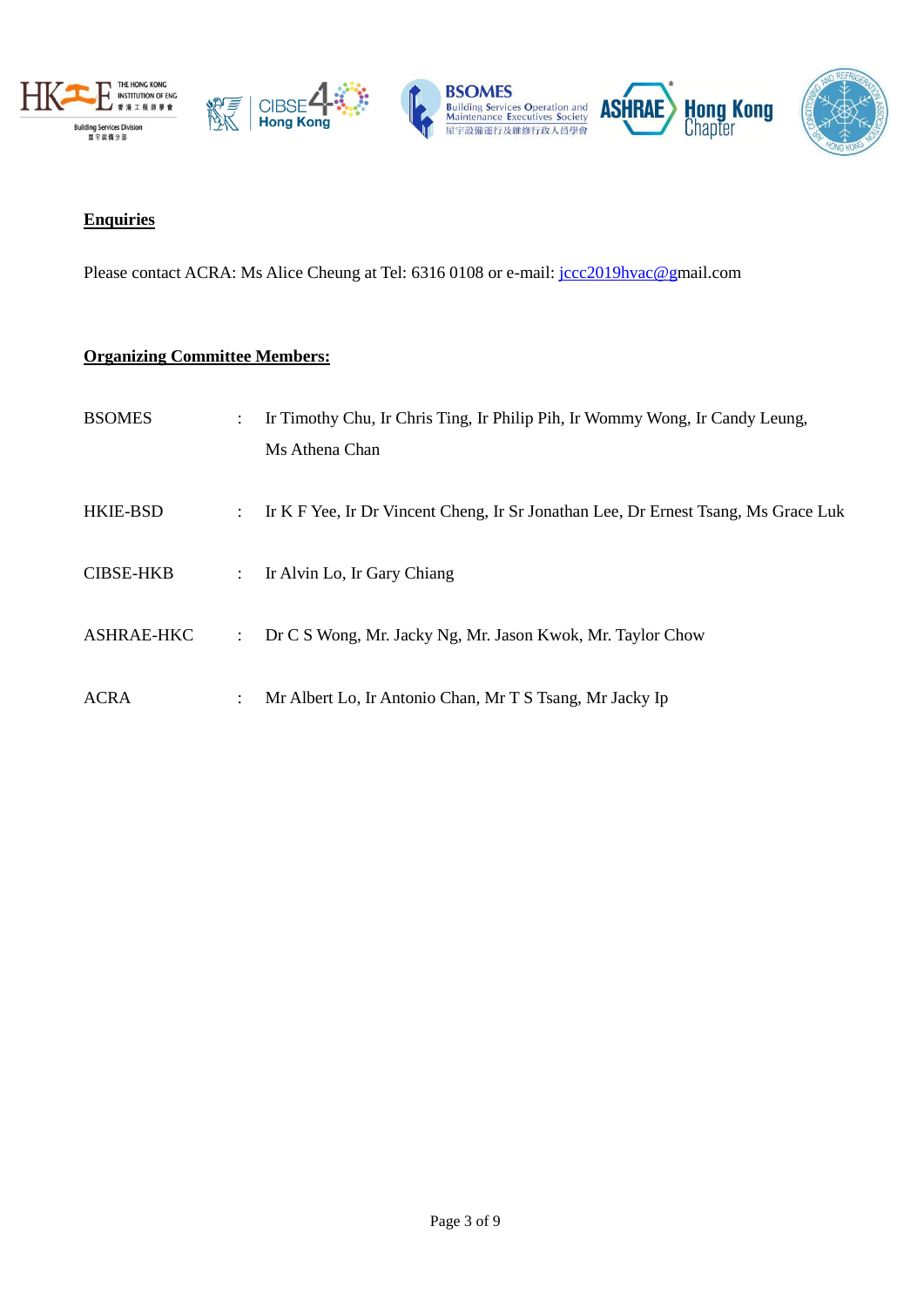







# 暖通空調及製冷系統綜合證書課程 2019

合辦機構

香港工程師學會–屋[宇裝備分部](http://bs.hkie.org.hk/) (HKIE Building Services Division) 英國屋宇裝備工程師學會香港分會 (CIBSE Hong Kong Branch) 屋宇設備運行及維修行政人員學會 (BSOMES) ASHRAE 香港分會 (ASHRAE-HKC) 香港空調及冷凍商會有限公司 (ACRA)

**\_\_\_\_\_\_\_\_\_\_\_\_\_\_\_\_\_\_\_\_\_\_\_\_\_\_\_\_\_\_\_\_\_\_\_\_\_\_\_\_\_\_\_\_\_\_\_\_\_\_\_\_\_\_\_\_\_\_\_\_\_\_\_\_\_\_\_\_\_\_\_\_\_\_\_\_\_\_\_\_\_**

### 上課日期、時間和地點

日期 : 2019 年 10 月 15 日至 11 月 26 日 (請參閱附上之時間表)

時間 : 晚上 7 時至 9 時 30 分

地點 : 香港生產力促進局四樓會議廳(香港九龍達之路 78 號生產力大樓) (請參閱附上之地圖)

#### 課程重點

本課程的講者皆來自相關政府部門、大學、工程顧問、製造商、承建商和物業及設施管理的資深從業員。 他們以專業和實用的知識,使學員能更深入認識各種空調及通風系統設備在樓宇的安裝,運作及維修保 養等程序,和有關法例的規管及執行的要求。 課程為年青工程師及工程人員而設計,亦適合較資深從 業員, 從而達至溫故知新和自我增值之目標。

#### 授課語言

講授語言以廣東話為主,並輔以英文專用名詞。

#### 學費 :

|                 |         | 各主辦機構之會員 | 非主辦機構申請者 |          |  |
|-----------------|---------|----------|----------|----------|--|
| 報讀任何一節課<br>程    | 學費      | 8月23日前報名 | 學費       | 8月23日前報名 |  |
|                 | \$300   | \$270    | \$320    | \$300    |  |
| 全部課程<br>(合共十二節) | \$2,880 | \$2,600  | \$3,500  | \$3,240  |  |

證書 : 1) 修畢每一節課程之學員, 即獲頒發一張當晚課程之延續專業發展課程證書。

2) 報讀全部(12節) 課程, 並且出席率達10節或以上之學員, 除獲得多節個別課程之延續 專業發展課程證書外, 並獲發一張由所有合辦機構共同簽發的 綜合課程修業證書。

登記 : 名額有限, 先到先得, 額滿即止(會員優先), 網上登記請按下列連 結:<https://forms.gle/zEdNthaAoutdC26TA> 或旁邊的 QR code 網頁。

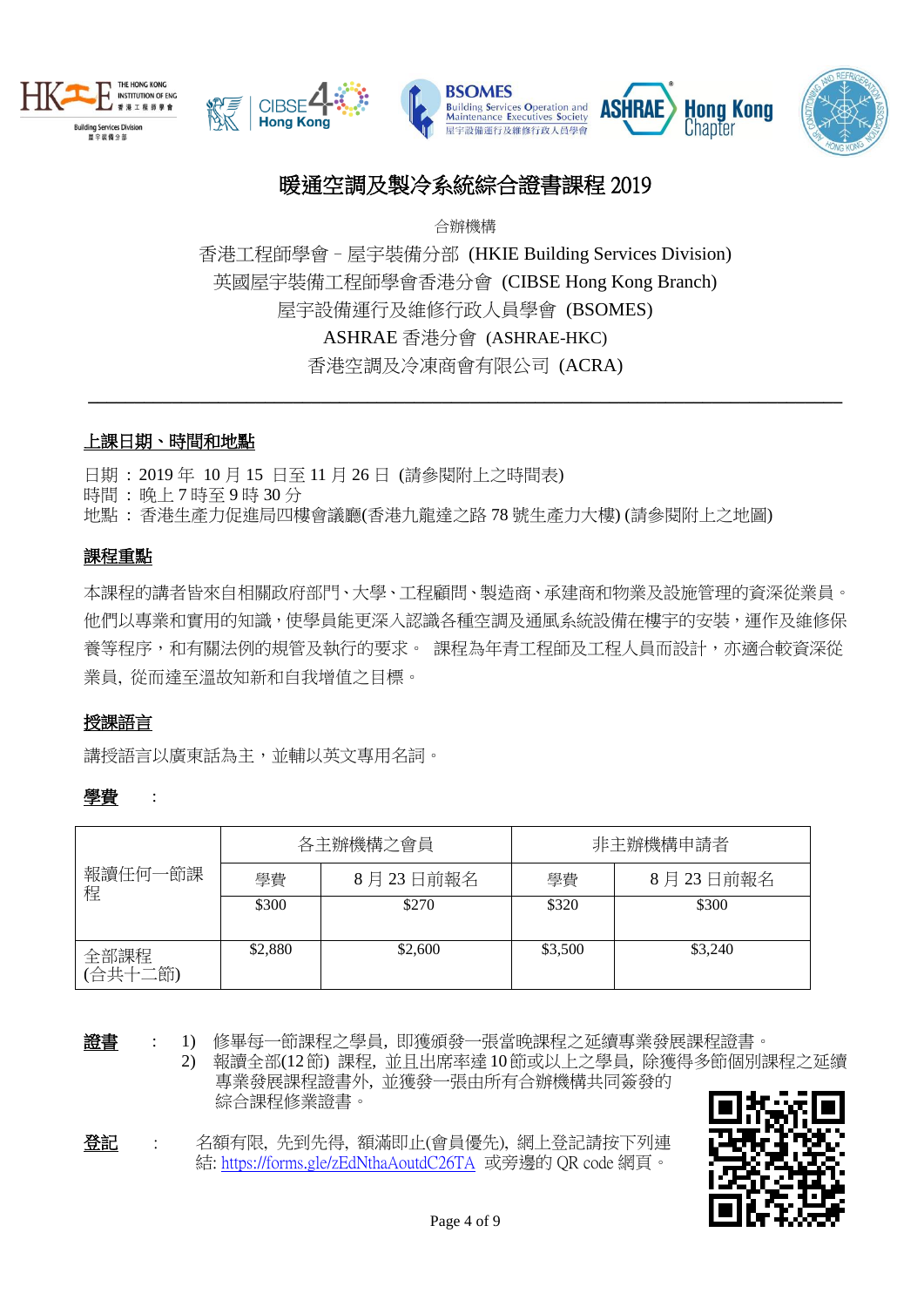



# 付款方式

網上報名後,請將支票連同貼上郵票的信封郵寄至'香港灣仔告士打道 109-111 號東惠商業大廈 18 樓 1801 室,香港空調及冷凍商會有限公司, 趙小姐'及於信封面寫上"JCCC-AC 2019"

支票抬頭請寫: "香港空調及冷凍商會有限公司" 及於支票背後寫上 1) 網上登記者姓名 2)聯絡電話 及 3) "JCCC-AC 2019"

#### 查詢

香港空調及冷凍商會有限公司(ACRA):張小姐 電話: 6316 0108 或 電郵[:jccc2019hvac@gmail.com](mailto:jccc2019hvac@gmail.com)

## 籌委會成員名單**:**

| 屋宇設備運行及維修行政人員學會                        | $\sim$ $\sim$ $\sim$ | 朱植基工程師、丁燦球工程師、畢金拴工程師、黃銘光工程師、<br>梁穎嫻工程師、陳雅茵小姐 |
|----------------------------------------|----------------------|----------------------------------------------|
| 香港工程師學會 - 屋宇裝備分部                       | $\sim 100$           | 余光輝工程師、鄭世有博士工程師、李文光工程師測量師、<br>曾建偉博士、陸敏小姐     |
| 英國屋宇裝備工程師學會 - 香港分會   :   老子揚工程師、蔣佳偉工程師 |                      |                                              |
| ASHRAE - 香港分會                          | $\ddot{\phantom{a}}$ | 黄振聲博士、吳俊麒先生、郭日升先生、周智鋒先生                      |
| 香港空調及冷凍商會有限公司                          | $\ddot{\phantom{1}}$ | 勞燦傑先生、陳紫鳴工程師、曾子盛先生、葉澤基先生                     |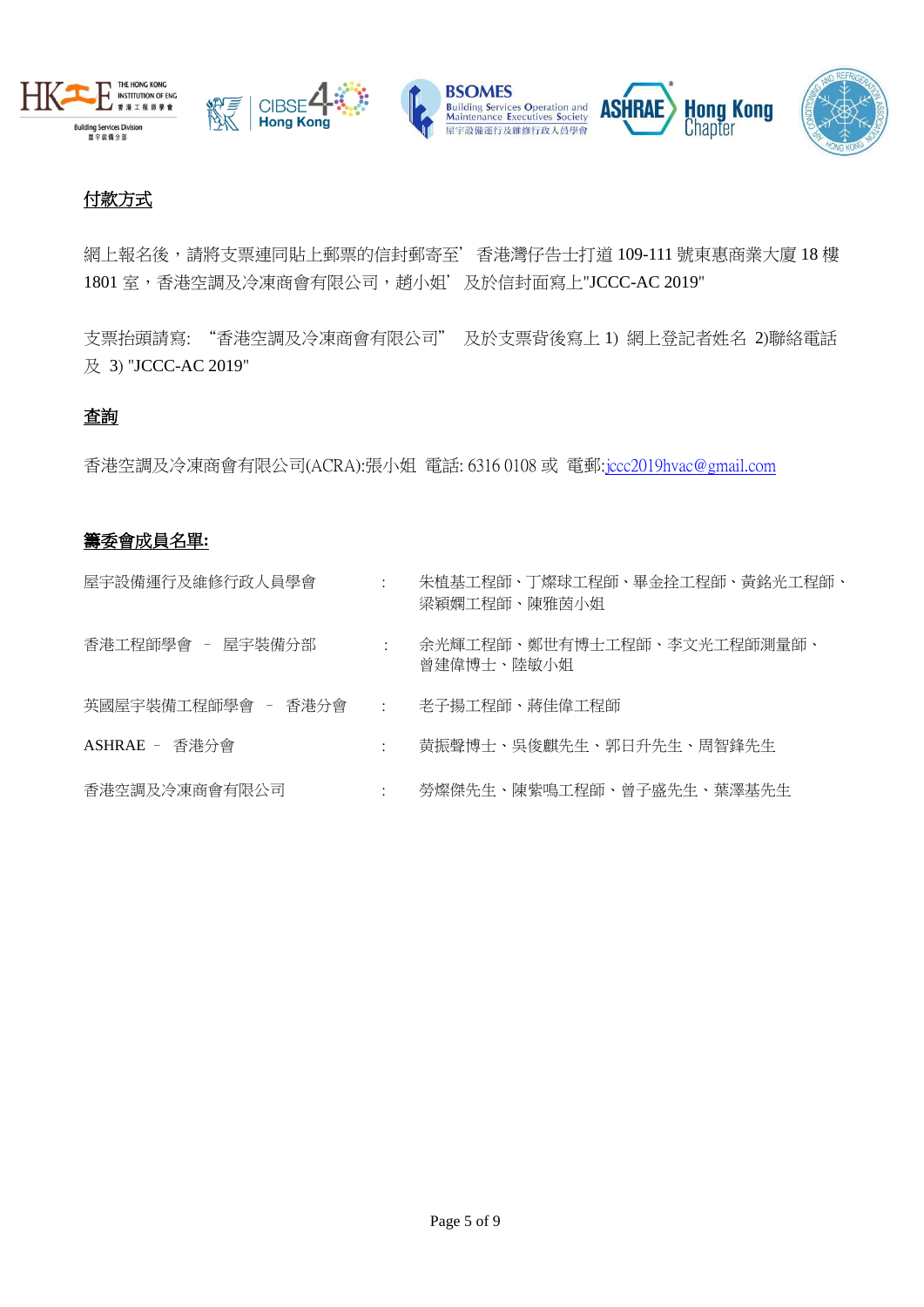









## **Time Table**

| <b>Session</b> | <b>Date</b>             | <b>Key Topics</b>                                                           | <b>Brief Contents</b>                                                                                                                                                                                                                                                                                                                                                                                                                                                           | Name of<br>Speaker*                                   |
|----------------|-------------------------|-----------------------------------------------------------------------------|---------------------------------------------------------------------------------------------------------------------------------------------------------------------------------------------------------------------------------------------------------------------------------------------------------------------------------------------------------------------------------------------------------------------------------------------------------------------------------|-------------------------------------------------------|
| $\mathbf{1}$   | 15 Oct<br>2019<br>(Tue) | <b>HVAC EE&amp;C Guideline</b><br>and technical sharing                     | Introduction of BEEO<br>$\bullet$<br>Technical sharing of<br>$\bullet$<br>BEC2018 and TG-2018<br>Do and don't for COCR/FOC<br>submission                                                                                                                                                                                                                                                                                                                                        | <b>EMSD</b><br>Representative                         |
| $\overline{2}$ | 17 Oct<br>2019<br>(Thu) | Refrigerants and the<br>Environment                                         | Overview of common<br>$\bullet$<br>refrigerants for HVAC&R<br>Environment related impact<br>$\bullet$<br>Latest development, trend and<br>safety concerns                                                                                                                                                                                                                                                                                                                       | Dr. Philip Yu                                         |
| 3              | 22 Oct<br>2019<br>(Tue) | <b>BEAM Plus Submission</b><br>related to HVAC<br>Installation              | <b>Brief on BEAM Plus</b><br>$\bullet$<br>Assessment<br>Credit Items related to HVAC<br>٠<br>Do's and Don't's on some<br>$\bullet$<br>credit items                                                                                                                                                                                                                                                                                                                              | Ir C S Ho                                             |
| $\overline{4}$ | 24 Oct<br>2019<br>(Thu) | <b>Smart HVAC Analytics</b><br>Solution by AI based<br>performance platform | Technologies to optimize<br>$\bullet$<br>HVAC systems of building by<br>big data analytics and AI<br>applications, technologies to<br>optimize appliances' energy<br>consumption by managing<br>them automatically through<br>advanced IoT devices and<br>technologies to manage green<br>energy generated from solar<br>systems.<br>Discuss major problems that<br>building owners usually face<br>and presents the efforts to<br>resolve the problems to<br>successful cases. | Travis Kan,<br>Stanley Lam,<br>Edward Chan &<br>WT Mo |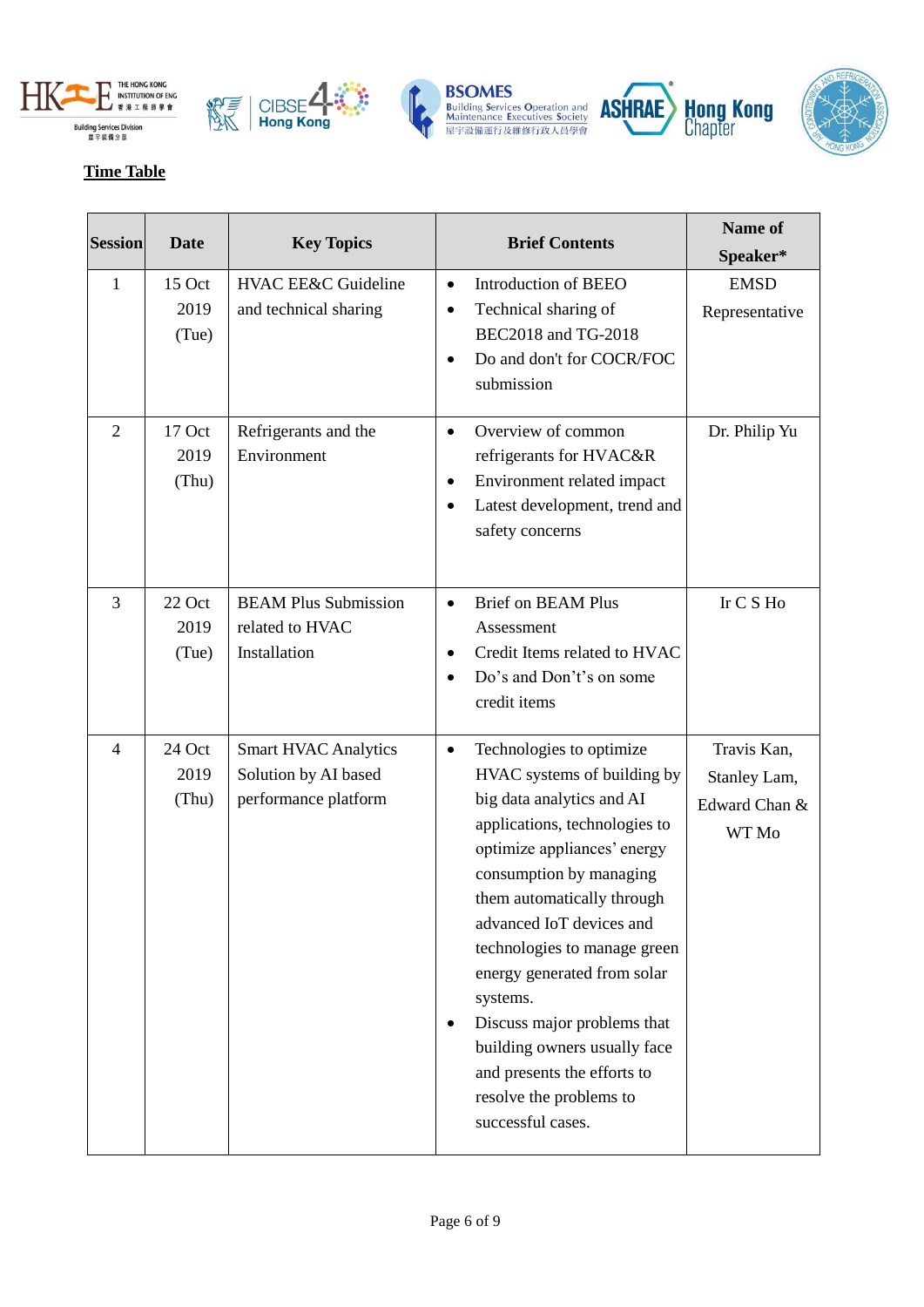









| <b>Session</b> | <b>Date</b>          | <b>Key Topics</b>                                                                                                                                                                                                       | <b>Brief Contents</b>                                                                                                                                                                                                                            |                 |
|----------------|----------------------|-------------------------------------------------------------------------------------------------------------------------------------------------------------------------------------------------------------------------|--------------------------------------------------------------------------------------------------------------------------------------------------------------------------------------------------------------------------------------------------|-----------------|
|                |                      |                                                                                                                                                                                                                         |                                                                                                                                                                                                                                                  | Speaker*        |
| 5              | 29 Oct<br>2019 (Tue) | Specialized Ventilation<br><b>System Requirements,</b><br><b>Standards and Field</b><br><b>Studies for Healthcare</b><br><b>Infection Control in</b><br>Hospitals and Day<br>Procedure Centers/<br>Clinics in Hong Kong | Ventilation requirements of<br>the healthcare medical<br>engineering systems<br>Technical requirements of<br><b>ASHRAE 170</b><br>On-site field works on the<br>control of infectious diseases                                                   | Dr Benny Chow   |
| 6              | 5 Nov<br>2019 (Tue)  | Innovations in<br>sustainable M&E<br>Designs                                                                                                                                                                            | Concepts on green, smart and<br>healthy buildings<br>Process of innovative idea<br>creation<br>Successful innovations on<br>M&E design                                                                                                           | Ir Dr Tony Lam  |
| $\overline{7}$ | 7 Nov<br>2019 (Thu)  | MiC for Building<br>Services                                                                                                                                                                                            | Modular Integrated<br>Construction (MiC) method<br>MiC applications for building<br>services<br>Opportunities and challenges<br>of MiC in HK                                                                                                     | Ir Jimmy Li     |
| 8              | 12 Nov<br>2019 (Tue) | <b>Resilient Design</b><br><b>Strategies and Project</b><br>Implementation for<br><b>MVAC</b> Systems of<br><b>Building</b>                                                                                             | Requirements of MVAC in the Ir Vincent Leung<br>building life cycle<br>Plan for planned and<br>un-planned future<br>Reliability and Maintainability<br>concept                                                                                   |                 |
| 9              | 14 Nov<br>2019 (Thu) | <b>Practical Rule of Thumb</b><br>on MVAC Installation                                                                                                                                                                  | Cooling Load Check Figure<br>$\bullet$<br>For General Application<br>Pump Head Check Figure<br>Chilled & Condensing Water<br>Pipe Sizing<br>Fan Sizing and selection, Duct<br>Sizing<br><b>Chiller Plant Design</b><br><b>Experience Sharing</b> | Ir Daniel Chong |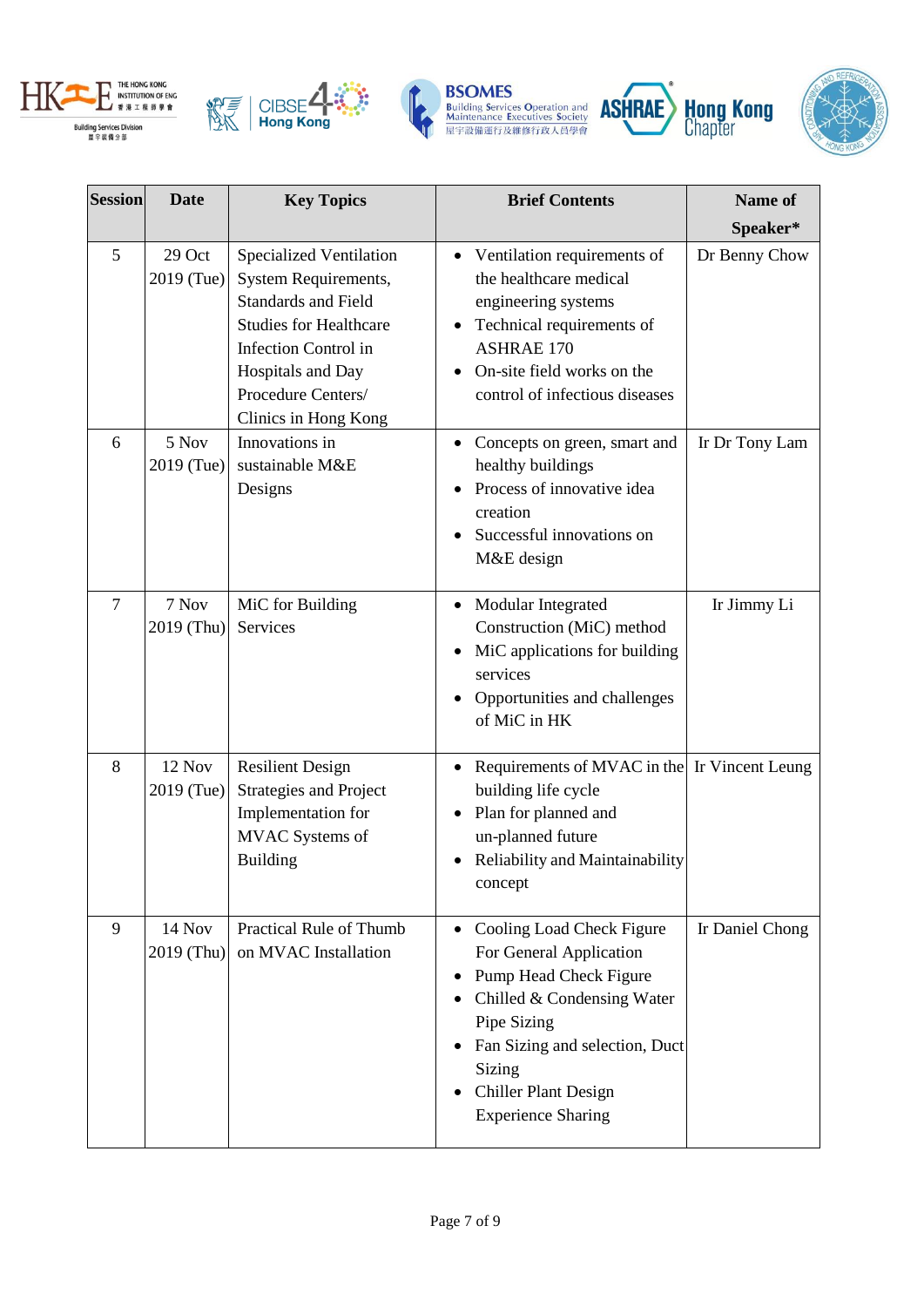









| <b>Session</b> | <b>Date</b>                    | <b>Key Topics</b>                                                                                                          | <b>Brief Contents</b>                                                                                                                                                                                                                                                       | Name of       |
|----------------|--------------------------------|----------------------------------------------------------------------------------------------------------------------------|-----------------------------------------------------------------------------------------------------------------------------------------------------------------------------------------------------------------------------------------------------------------------------|---------------|
|                |                                |                                                                                                                            |                                                                                                                                                                                                                                                                             | Speaker*      |
| 10             | <b>19 Nov</b><br>2019<br>(Tue) | <b>Updates on ASHRAE</b><br>standards and Certified<br><b>HVAC Designer (CHD)</b>                                          | Latest information on<br>$\bullet$<br><b>ASHRAE</b> standard<br>New ASHRAE certified<br>$\bullet$<br>HVAC designer (CHD)<br>program                                                                                                                                         | Dr Sam Hui    |
| 11             | 21 Nov<br>2019 (Thu)           | MVAC Design and<br>Maintenance for Data<br>Center                                                                          | Introduction of various<br>$\bullet$<br><b>MVAC</b> Systems for Data<br>Center<br>Design consideration,<br>operation and maintenance<br>consideration, energy saving<br>initiatives                                                                                         | Ir Chris Ting |
| 12             | 26 Nov<br>2019 (Tue)           | Practical Approach to<br>Common MVAC System<br>Improvement from<br>Design, Installation to<br>Operation<br>and Maintenance | Good practice in Operation<br>$\bullet$<br>and Maintenance for Chiller<br>Plants and Air Conditioning<br>System<br>Improvement works to<br>optimize the MVAC System<br>in maintenance aspect<br>Building analytics in Chiller<br>Plant optimization<br>Case studies sharing | Ir Albert Lin |

\* Remarks: The speakers may be subjected to change without notification.